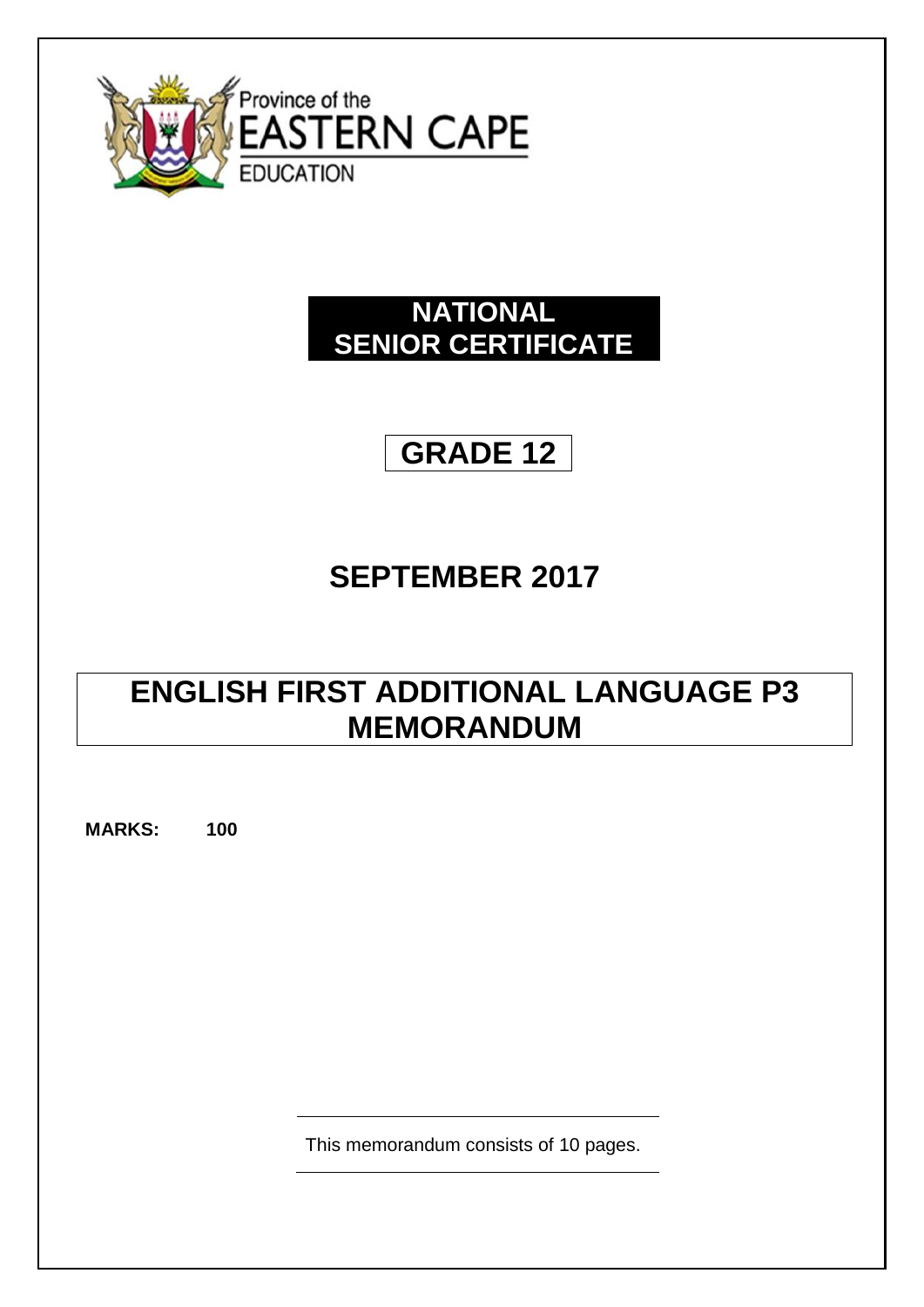#### **INSTRUCTIONS AND INFORMATION**

This memorandum must be used in conjunction with the attached English FAL Assessment rubrics for SECTIONS A, B and C.

NOTE: All pieces of writing should be read at least TWICE during assessment, once for content and once for language respectively. Errors have to be indicated with your second reading.

#### **SECTION A: ESSAY**

#### **QUESTION 1**

#### **INSTRUCTIONS TO MARKERS:**

- Candidates are required to write on ONE topic only.
- The ideas listed below the topics are only **some ways** in which the topics can be interpreted.
- Full credit must be given for the candidate's own interpretation.
- Marking must be objective. Give credit for relevant ideas.
- Use the 50-mark grid to mark the essays. The texts produced by candidates must be assessed according to the following criteria:
	- $\circ$  Content and planning = 30 marks
	- $\circ$  Language, style and editing = 15 marks
	- $\circ$  Structure = 5 marks
- **NOTE:** No additional penalties may be imposed as the rubric itself imposes penalties.

#### 1.1 **My beautiful dream**

Narrative/Descriptive/Reflective essay

- If narrative, a story line illustrating the statement must be evident in which a series of events are shown. There must be a logical sequence of tense.
- If descriptive, there must be a vivid description of an experience/incident.
- If reflective, there must be a personal account of thought processes and feelings/emotions. **[50]**

#### 1.2 **Oh! No …**

Narrative/Descriptive/Reflective essay

- If narrative, a strong story line must be evident in which a series of events leads to a negative outcome. There must be a logical sequence of tense.
- If descriptive, there must be a vivid description of an incident/experience to illustrate the statement.
- If reflective, there must be a personal account of thought processes and feelings/emotions. **[50]**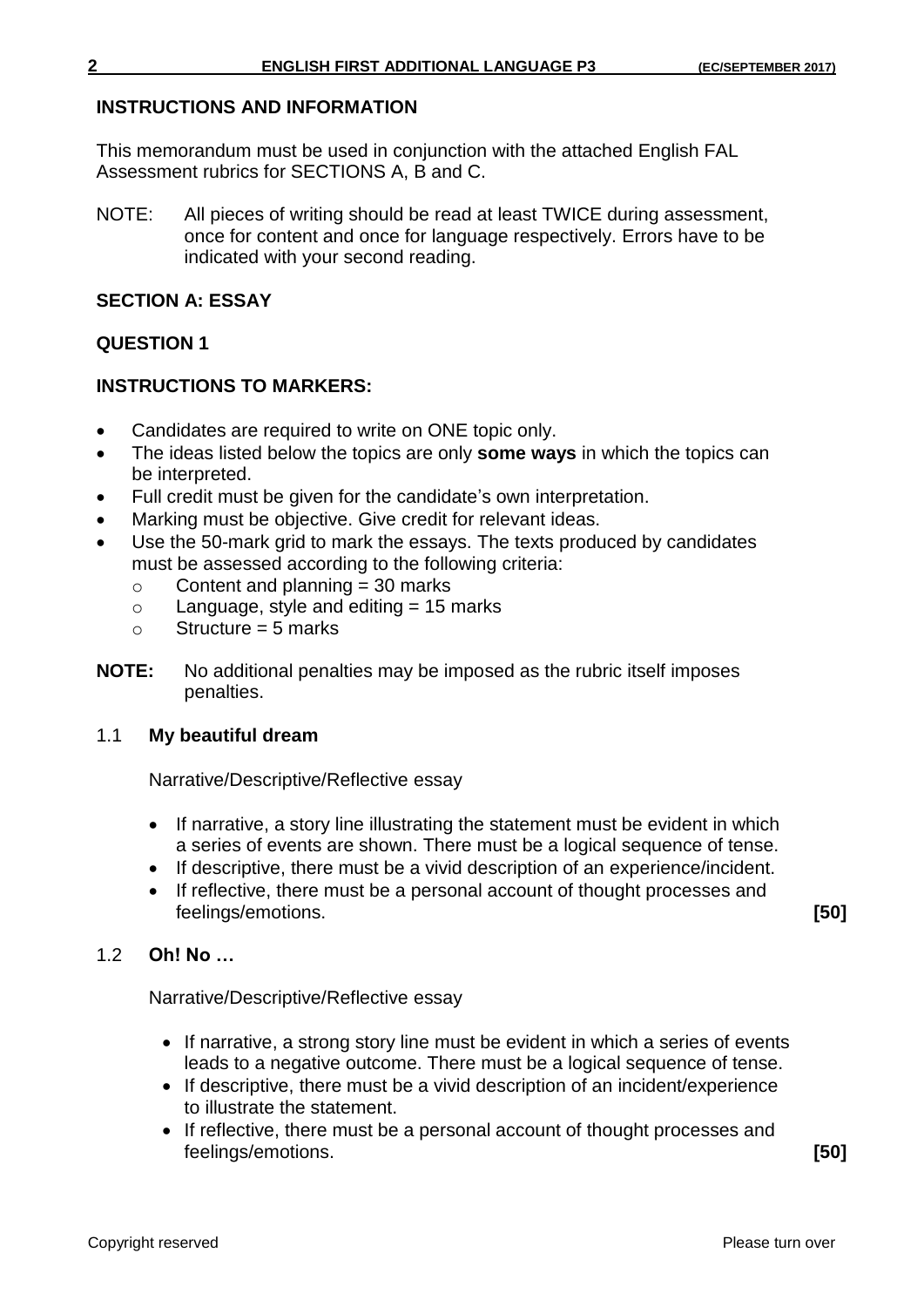#### 1.3 **The fear/fears I have**

Narrative/Descriptive/Reflective essay

- If narrative, a strong story line illustrating the statement must be evident in which a series of events are shown. There must be a logical sequence of tense.
- If descriptive, there must be a vivid description of an incident/experience to illustrate the statement.
- If reflective, there must be a personal account of thought processes and feelings/emotions. **[50]**

#### 1.4 **The new South Africa offers a better life for a few people.**

Argumentative/Reflective/Discursive/Descriptive essay

- If argumentative, the essay must reflect a specific argument or viewpoint for or against the topic. The candidate should give a range of arguments to support and substantiate his/her view.
- If reflective, the candidate must still take a stance for or against the topic.
- If discursive, the candidate may come to a particular conclusion at the end of the essay but the arguments for or against must be well-balanced and clearly analysed in the course of the essay.
- If descriptive, the candidate should create the picture in words, trying to use as many senses as possible to make the description clear. **[50]**

#### 1.5 **"A [gardener] must take responsibility for what he cultivates; he must mind his work … preserve (keep) what can be preserved and eliminate what cannot succeed." – Nelson Mandela**

Discursive/Reflective/Argumentative/Descriptive essay

- If discursive, the candidate may come to a particular conclusion at the end of the essay but the arguments for or against must be well-balanced and clearly analysed in the course of the essay.
- If reflective, the essay should reflect emotional reactions and feelings experienced by the candidate.
- If argumentative, the essay must reflect a specific argument or viewpoint for or against the topic. The candidate should give a range of arguments to support and substantiate his/her view. The conclusion should be a strong, clear and convincing statement of the candidate's opinion.
- If descriptive, the candidate should create a picture in words, trying to use as many senses as possible to make the description clear. **[50]**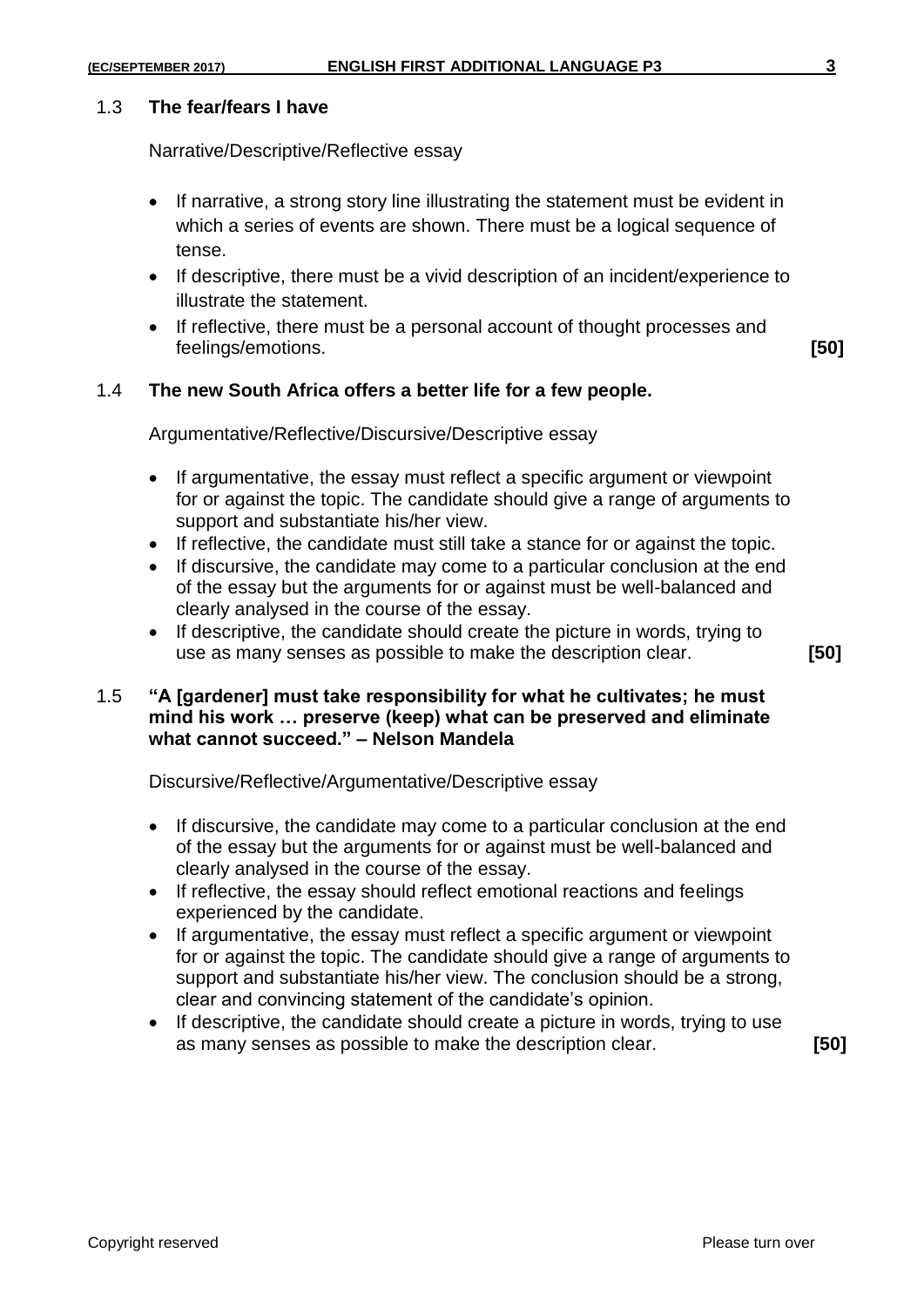#### 1.6 **My solution to the problems caused by social networking.**

Narrative/Descriptive/Reflective/Discursive essay

- If narrative, a strong story line illustrating the statement must be evident in which a series of events are shown. There must be a logical sequence of tense.
- If descriptive, there must be a vivid description of an incident/experience to illustrate the statement.
- If reflective, there must be a personal account of thought processes and feelings/emotions.
- If discursive, the candidate may come to a particular conclusion at the end of the essay, but the arguments for and against must be well-balanced and clearly analysed in the course of the essay. **[50]**

#### 1.7 **Interpretation of pictures**

- The candidate may interpret the picture in any way.
- The candidate may choose to write ANY type of essay.
- The interpretation must be linked to the pictures.
- The candidate should give the essay a suitable title.
- The candidate may write in any appropriate tense.
- The following ideas, **among others,** may be explored in response to the pictures:

#### 1.7.1 **Picture: A person's hand**

- Literal interpretations: e.g. the work of hands/extending a hand of help, etc.
- Abstract interpretations: e.g. giving to others as a gesture of kindness/caring for the poor and destitute, etc. **[50]**

### 1.7.2 **Picture: Two rings for human finger**

- Literal interpretations: e.g. fashion sense/engagement/wedding etc.
- Abstract interpretations: e.g. love/unity/eternity, marriage, partnerships etc. **[50]**

#### **TOTAL SECTION A: 50**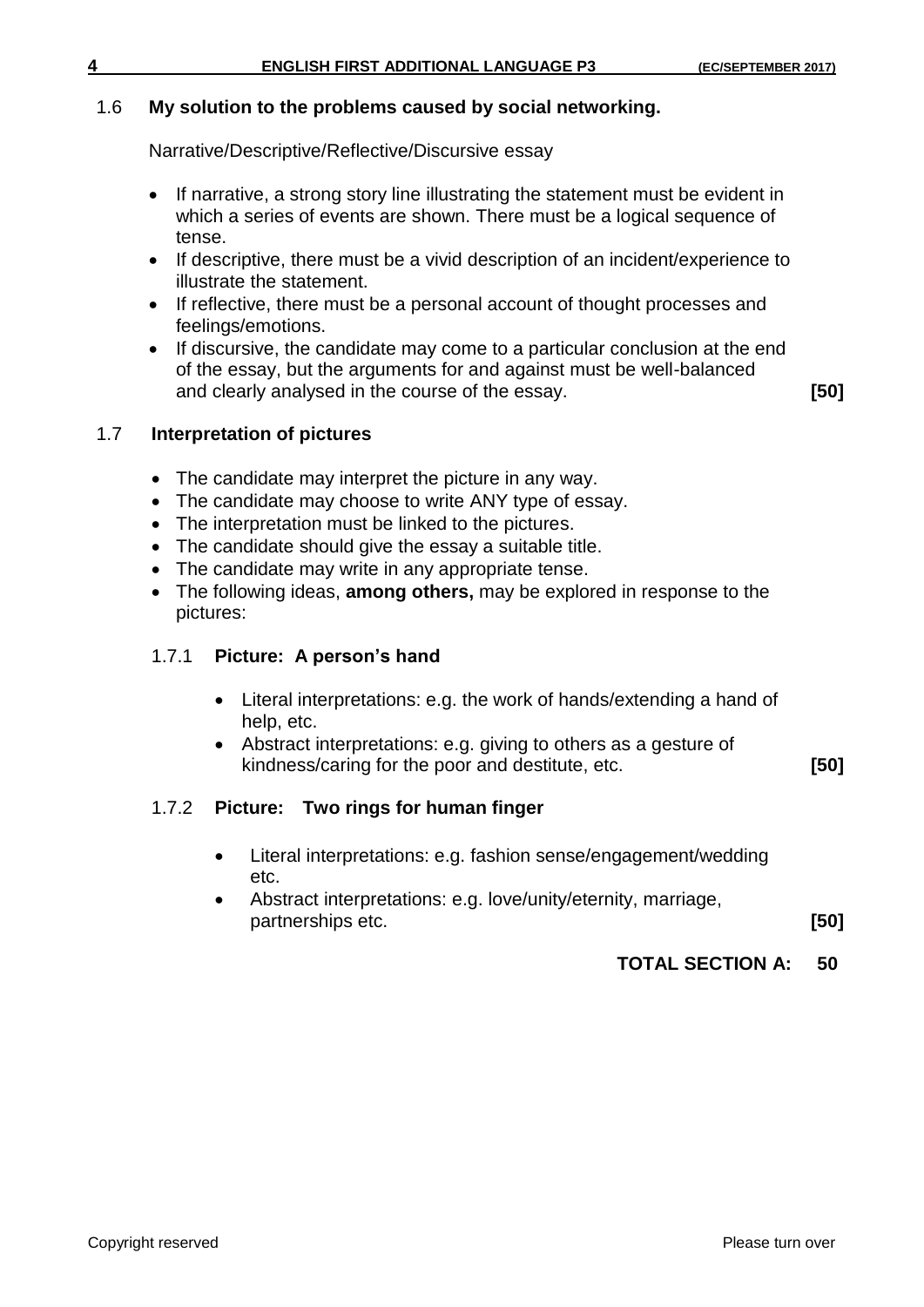#### **SECTION B: LONGER TRANSACTIONAL TEXT**

#### **QUESTION 2**

#### **Instructions to Markers:**

- Candidates are required to answer ONE question.
- Marking must be objective. Give credit for relevant ideas.
- Use the 30-mark assessment rubric to mark the responses in this section. The texts produced by candidates must be assessed according to the following criteria as set out in the assessment rubric:
	- o Content, planning and format (18 marks)
	- o Language, style and editing (12 marks)
- **NOTE:** No additional penalties may be imposed as the rubric itself imposes penalties.

#### 2.1 **FRIENDLY LETTER**

- The letter should be addressed to a friend.
- The tone and register should be informal.
- The following aspects of format should be included:
	- o Address of sender
	- o Date
	- o Greeting/salutation
	- o Suitable ending
	- o Name of sender

The following should be included in the letter, **among others**:

o Wishing a friend well after getting driver's licence AND advice on road safety. **[30]**

#### 2.2 **INTERVIEW**

- A brief scenario (context) must be sketched before the speakers start speaking.
- The dialogue format must be used.
- The interview must be between a learner and a sports person/star.
- Stage directions (tone of voice, actions etc.) in brackets before the spoken words, if applicable.
- The tone must be formal.
- The questions must be probing and to the point.
- The names/title/designation of the speakers should be followed by colons.
- A new line should be used to indicate each new speaker.
- The following may be explored, **among others**:
	- o Reference to sports issues as relating to the learner.
	- o Reference to strengths and other ambitions in sport should be mentioned.
	- o Questions should be relevant to the learner's performance in sport.
	- o Suitable answers should be provided. **[30]**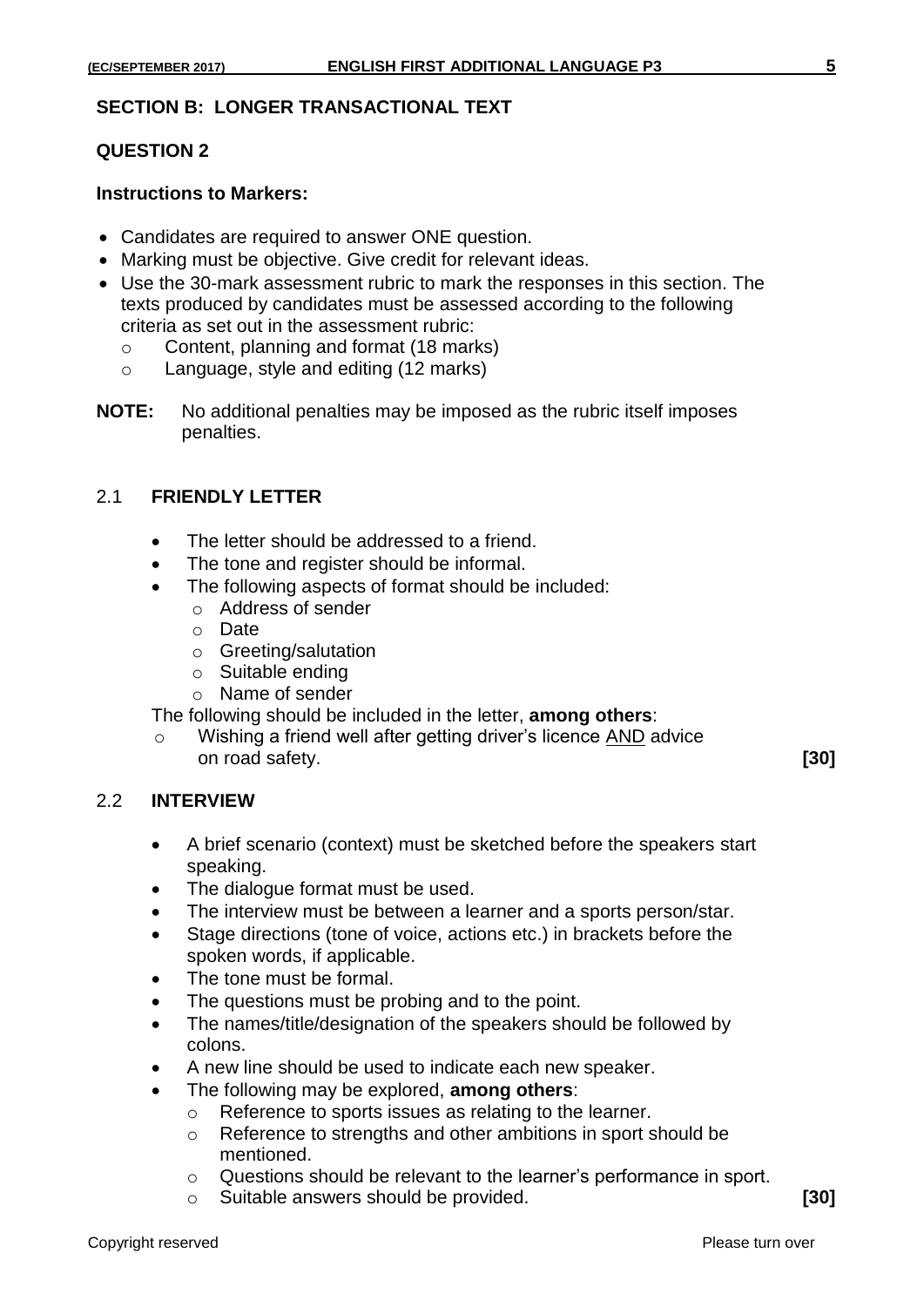#### 2.3 **MINUTES OF A MEETING**

- There should be an agreement between the agenda and minutes.
- Register and tone should be formal.
- Complete sentences are not a striking necessity.
- Items should be numbered.
- The following should be explored, **among others**:
	- o Clear reference to speakers and respective seconders.
	- o Resolutions arrived at should be clearly indicated as such.
	- o The content of the minutes should relate to proposals relating to improvements to the school buildings and grounds. **[30]**

#### 2.4 **OBITUARY**

- The tone must be formal.
- The following aspects of format should be included:
	- o Full name of the deceased
	- o Date of birth
	- o Date of death
- The following information may also be included:
	- o Brief biographical information
	- o Key survivors
	- o The deceased's promotion of his/her community's welfare
- Tribute must be paid to the deceased. **[30]**

#### **TOTAL SECTION B: 30**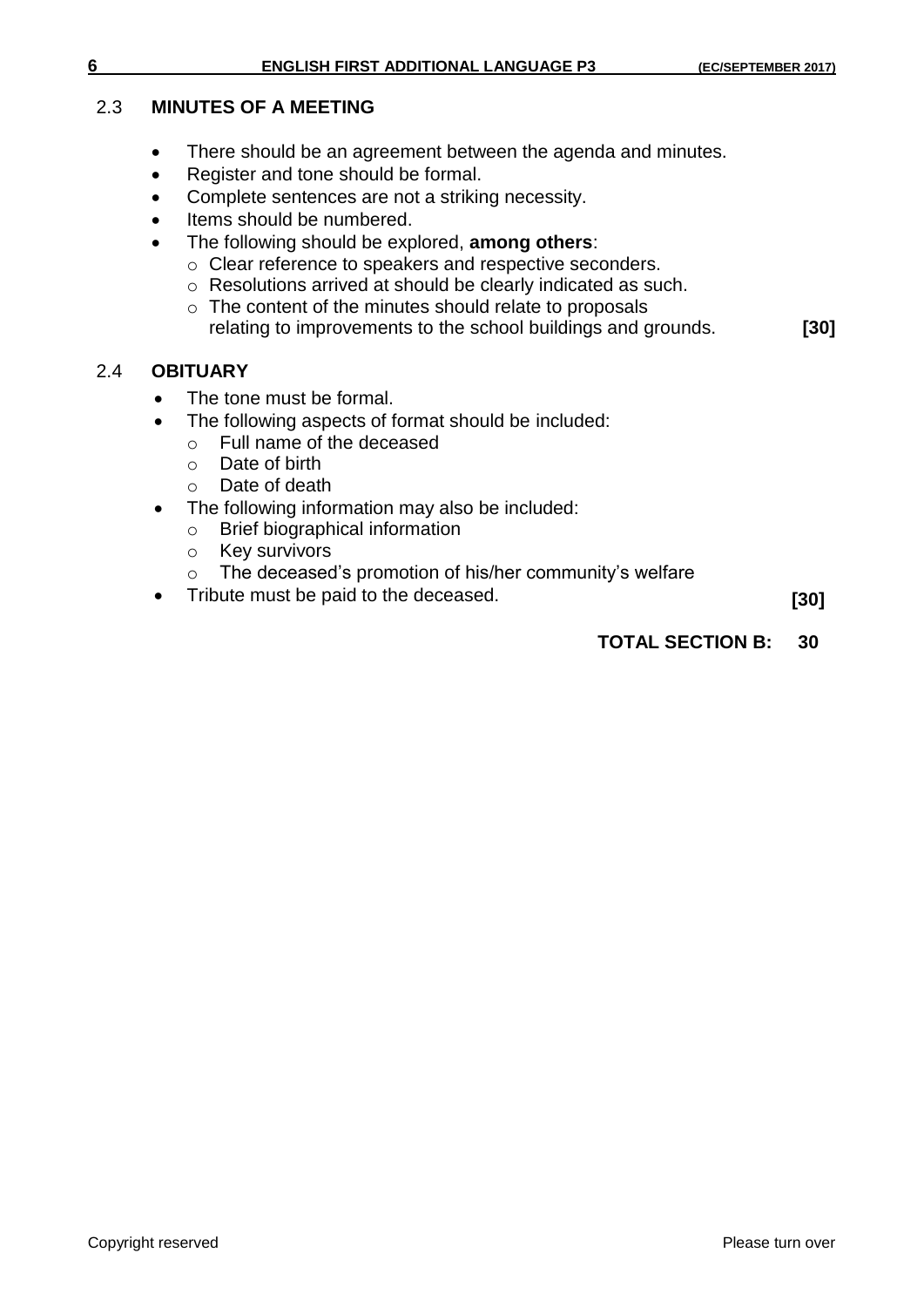#### **SECTION C: SHORTER TRANSACTIONAL TEXT**

#### **QUESTION 3**

#### **Instructions to markers:**

- Candidates are required to answer ONE question.
- Marking must be objective. Give credit for relevant ideas.
- Use the 20-mark assessment rubric to mark the responses in this section. The texts produced by candidates must be assessed according to the following criteria as set out in the assessment rubric.
	- o Content, planning and format (12 marks)
	- o Language, style and editing (8 marks)
- **NOTE:** No additional penalties may be imposed as the rubric itself imposes penalties.

#### 3.1 **FLYER**

- The following information should be included in the flyer, **among others**:
	- o Catchy words and phrases should be used.
	- o Sufficient details about the items sold should be mentioned.
	- o The language used should capture the interest of readers.
	- o Contact details may be provided.
	- o No marks are awarded for illustrations. **[20]**

### 3.2 **DIARY ENTRY**

- There should be TWO entries.
- Each entry must bear a date.
- The tone must be personal.
- There should be reflection on feelings BEFORE and AFTER the organisation of the entertainment programme. **[20]**

#### 3.3 **INSTRUCTIONS**

- Instructions may be in point or paragraph form.
- Numbers or bullets may be used to indicate each new instruction.
- The language should be clear and instructive.
- Candidates may also choose to write each instruction on a new line or leave lines between instructions.
- Complete sentences are not necessary.
- Instructions should give tips on how to deal with bullying in the context of school. **[20]**

**TOTAL SECTION C: 20**

**GRAND TOTAL 100**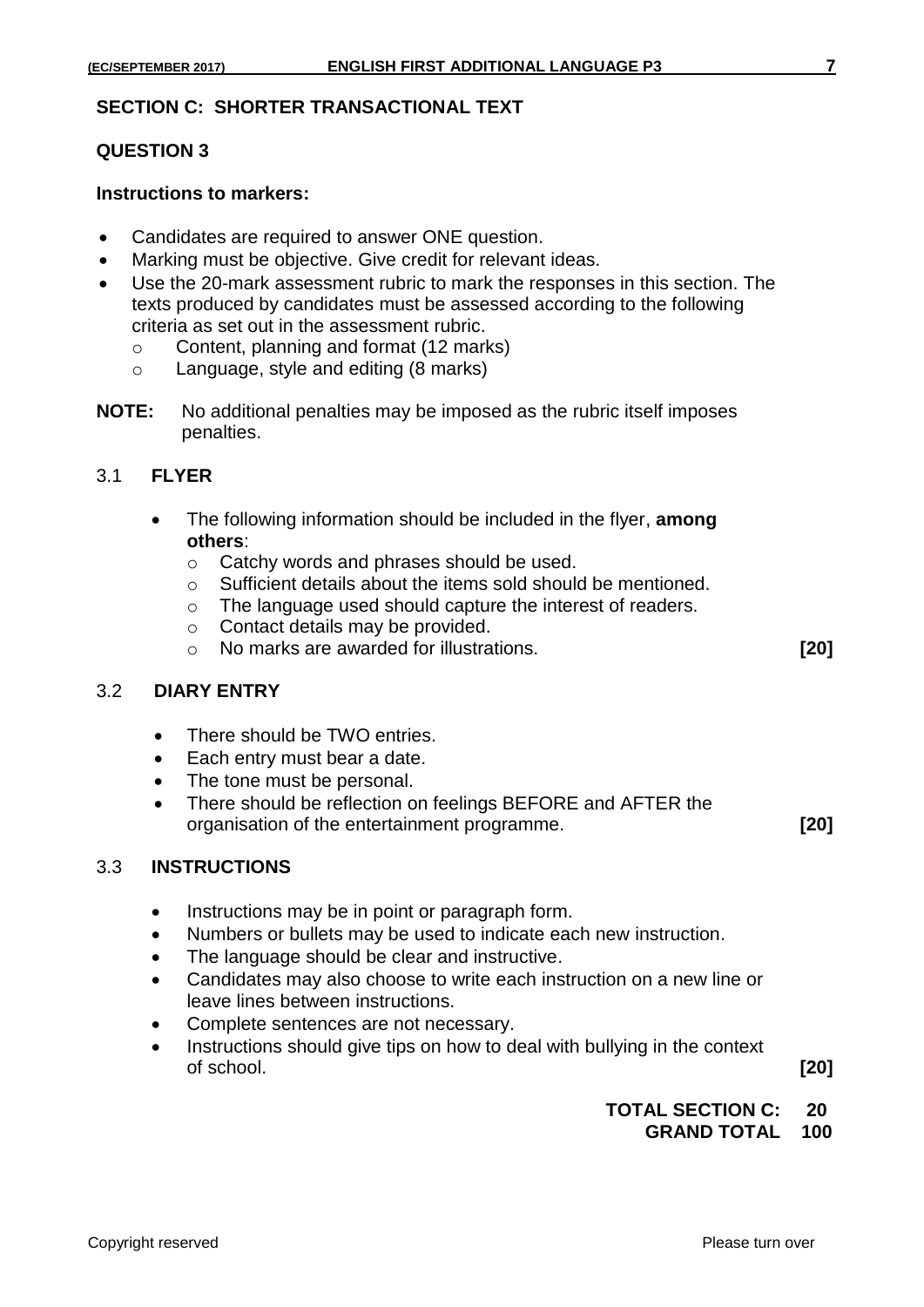### **SECTION A: RUBRIC FOR ASSESSING ESSAY ADDITIONAL LANGUAGE [50 marks]**

O Always use the rubric when marking the creative essay (Paper 3, SECTION A).

O The marks from 0–50 have been divided into 5 major level descriptors.

O In the Content, Language and Style criteria, each of the five level descriptors is divided into an upper and a lower level sub-category with the applicable mark range and descriptors.

OStructure is not affected by the upper level and lower level division.

| <b>Criteria</b>                                                                                                                                                                                                                           |                            | <b>Exceptional</b>                                                                                                                                                                                                                                                                                                                                                                                                                       | <b>Skilful</b>                                                                                                                                                                                                                                                                                                                                                                                                   | <b>Moderate</b>                                                                                                                                                                                                                                                                                                                                                                 | <b>Elementary</b>                                                                                                                                                                                                                                                                                                                                | Inadequate                                                                                                                                                                                                 |
|-------------------------------------------------------------------------------------------------------------------------------------------------------------------------------------------------------------------------------------------|----------------------------|------------------------------------------------------------------------------------------------------------------------------------------------------------------------------------------------------------------------------------------------------------------------------------------------------------------------------------------------------------------------------------------------------------------------------------------|------------------------------------------------------------------------------------------------------------------------------------------------------------------------------------------------------------------------------------------------------------------------------------------------------------------------------------------------------------------------------------------------------------------|---------------------------------------------------------------------------------------------------------------------------------------------------------------------------------------------------------------------------------------------------------------------------------------------------------------------------------------------------------------------------------|--------------------------------------------------------------------------------------------------------------------------------------------------------------------------------------------------------------------------------------------------------------------------------------------------------------------------------------------------|------------------------------------------------------------------------------------------------------------------------------------------------------------------------------------------------------------|
| <b>CONTENT AND PLANNING</b><br>(Response and ideas)<br>Organisation of ideas for<br>planning<br>Awareness of purpose,<br>audience and context<br><b>30 MARKS</b>                                                                          | <b>Upper level</b>         | $27 - 30$<br>Outstanding/Striking response beyond normal<br>expectations.<br>Intelligent, thought-provoking and mature<br>ideas<br>Exceptionally well organised and coherent<br>(connected) including introduction, body and<br>conclusion/ending.                                                                                                                                                                                       | $22 - 23$<br>Very well-crafted response.<br>Fully relevant and interesting.<br>Ideas with evidence of maturity<br>Very well organised and coherent<br>(connected) including introduction, body<br>and conclusion/ending.                                                                                                                                                                                         | $15 - 17$<br>Satisfactory response<br>Ideas are reasonably coherent<br>and convincing.<br>Reasonably organised and<br>coherent including introduction,<br>body and conclusion/ending.                                                                                                                                                                                           | $9 - 11$<br>Inconsistently coherent<br>response<br>Unclear ideas and unoriginal<br>Little evidence of<br>organisation and coherence.                                                                                                                                                                                                             | $3 - 5$<br>Totally irrelevant response.<br>Confused and unfocused ideas.<br>Vague and repetitive.<br>Unorganised and incoherent.                                                                           |
|                                                                                                                                                                                                                                           | Lower level                | $24 - 26$<br>Excellent response but lacks the exceptionally<br>striking qualities of the outstanding essay<br>Mature and intelligent ideas<br>Skilfully organised and coherent (connected)<br>including introduction, body and<br>conclusion/ending.                                                                                                                                                                                     | $18 - 21$<br>Well-crafted response.<br>Relevant and interesting ideas.<br>Well organised and coherent (connected)<br>including introduction, body and<br>conclusion.                                                                                                                                                                                                                                             | $12 - 14$<br>Satisfactory response but some<br>lapses in clarity.<br>Ideas are fairly coherent and<br>convincina.<br>Some degree of organisation and<br>coherence including introduction,<br>body and conclusion.                                                                                                                                                               | $6 - 8$<br>Largely irrelevant response.<br>Ideas tend to be<br>disconnected and confusing.<br>Hardly any evidence of<br>organisation and coherence.                                                                                                                                                                                              | $0-2$<br>No attempt to respond to the topic<br>Completely irrelevant and<br>inappropriate<br>- Unfocused and muddled                                                                                       |
| <b>LANGUAGE, STYLE AND</b><br><b>EDITING</b><br>Tone, register, style,<br>vocabulary appropriate to<br>purpose/effect and context<br>Word choice<br>Language use and<br>conventions, punctuation,<br>grammar, spelling<br><b>15 MARKS</b> | Upper level<br>Lower level | $14 - 15$<br>Tone, register, style, vocabulary highly<br>appropriate to purpose, audience and context<br>Language confident, exceptionally impressive<br>- compelling and rhetorically effective in tone.<br>Virtually error-free in grammar and spelling.<br>Highly skilfully crafted.<br>$13 - 12$<br>Language excellent and rhetorically effective<br>in tone.<br>Virtually error-free in grammar and spelling.<br>Skilfully crafted. | $10 - 11$<br>Tone, register, style and vocabulary very<br>appropriate to purpose, audience and<br>context.<br>Language is effective and a consistently<br>appropriate tone is used.<br>Largely error-free in grammar and<br>spelling.<br>Very well crafted.<br>$9 - 8$<br>Language engaging and generally<br>effective<br>Appropriate and effective tone.<br>Few errors in grammar and spelling.<br>Well-crafted | $6 - 7$<br>Tone, register, style and<br>vocabulary appropriate to<br>purpose, audience and context.<br>Appropriate use of language to<br>convey meaning.<br>Tone is appropriate.<br>Rhetorical devices used to<br>enhance content.<br>$5 - 4$<br>Adequate use of language with<br>some inconsistencies.<br>Tone generally appropriate and<br>limited use of rhetorical devices. | $2 - 3$<br>Tone, register, style and<br>vocabulary not appropriate<br>to purpose, audience and<br>context.<br>Very basic use of language.<br>Tone and diction are<br>inappropriate.<br>Very limited vocabulary.<br>$1 - 0$<br>Inadequate use of language.<br>Little or no variety in<br>sentence.<br><b>Exceptionally limited</b><br>vocabulary. | n<br>Language incomprehensible<br>Tone, register, style and vocabulary<br>less appropriate to purpose,<br>audience and context<br>Vocabulary limitations so extreme as<br>to make comprehension impossible |
| <b>STRUCTURE</b><br><b>Features of text</b><br>Paragraph development and<br>sentence construction<br><b>5 MARKS</b><br><b>MARKS RANGE</b>                                                                                                 |                            | 5<br>Excellent development of topic<br>Exceptional detail<br>Sentences, paragraphs exceptionally well-<br>constructed<br>$40 - 50$                                                                                                                                                                                                                                                                                                       | Logical development of details<br>Coherent<br>Sentences, paragraphs logical, varied<br>$30 - 39$                                                                                                                                                                                                                                                                                                                 | 3<br>Relevant details developed<br>Sentences, paragraphs well-<br>constructed<br>Essay still makes some sense<br>$20 - 29$                                                                                                                                                                                                                                                      | $\overline{\phantom{a}}$<br>Some valid points<br>Sentences and paragraphs<br>faulty<br>Essay still makes sense<br>despite flaws.<br>$10 - 19$                                                                                                                                                                                                    | Necessary points lacking<br>Sentences and paragraphs faulty<br>$0 - 9$                                                                                                                                     |
|                                                                                                                                                                                                                                           |                            |                                                                                                                                                                                                                                                                                                                                                                                                                                          |                                                                                                                                                                                                                                                                                                                                                                                                                  |                                                                                                                                                                                                                                                                                                                                                                                 |                                                                                                                                                                                                                                                                                                                                                  |                                                                                                                                                                                                            |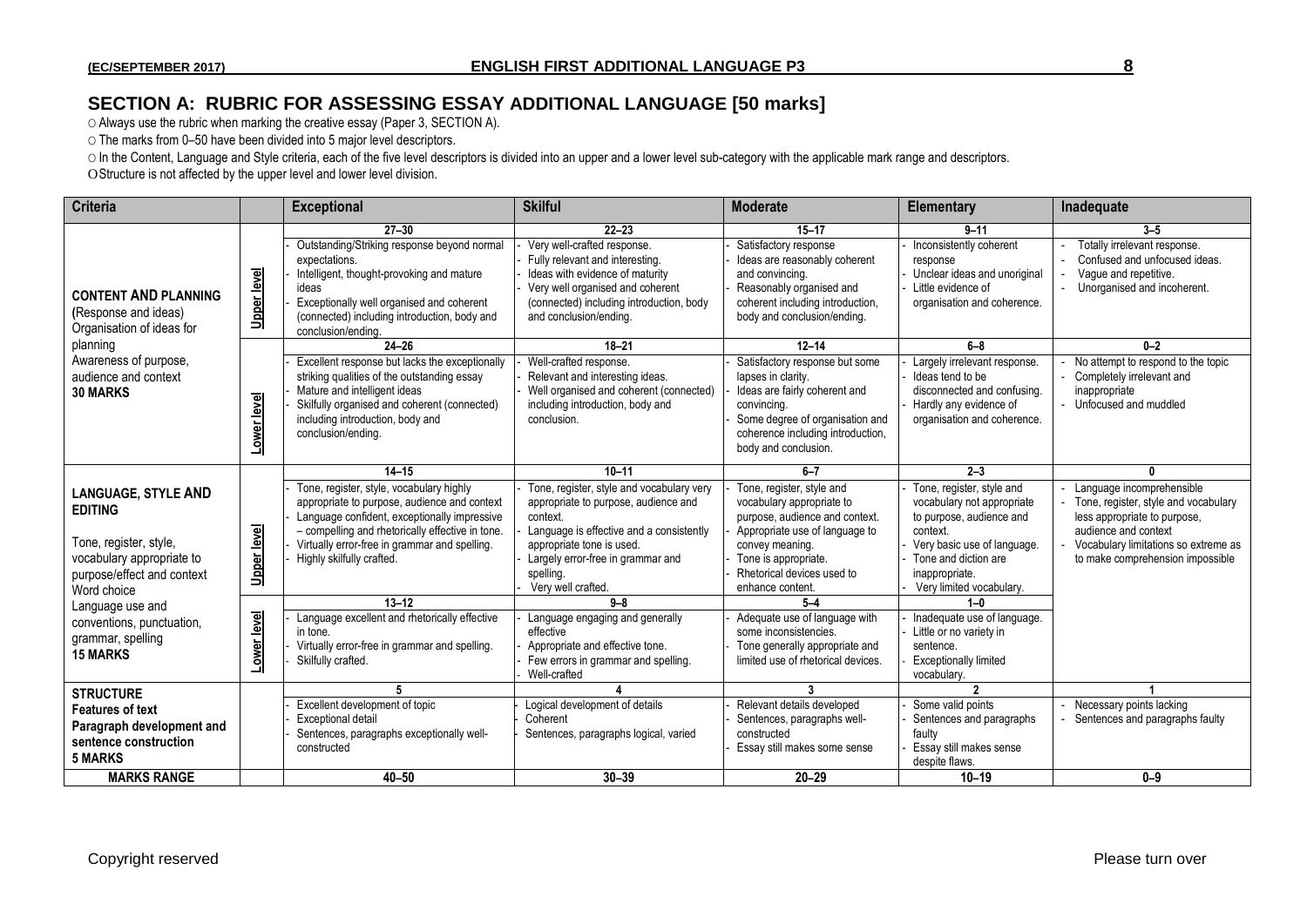#### **SECTION B: ASSESSMENT RUBRIC FOR LONGER TRANSACTIONAL TEXT ADDITIONAL LANGUAGE [30 MARKS]**

| <b>Criteria</b>                                                                                                                                                                                                   | <b>Exceptional</b>                                                                                                                                                                                                                                                                                                       | <b>Skilful</b>                                                                                                                                                                                                                                                                 | <b>Moderate</b>                                                                                                                                                                                                                                                                               | <b>Elementary</b>                                                                                                                                                                                                                                                                                                      | Inadequate                                                                                                                                                                                                                                                   |
|-------------------------------------------------------------------------------------------------------------------------------------------------------------------------------------------------------------------|--------------------------------------------------------------------------------------------------------------------------------------------------------------------------------------------------------------------------------------------------------------------------------------------------------------------------|--------------------------------------------------------------------------------------------------------------------------------------------------------------------------------------------------------------------------------------------------------------------------------|-----------------------------------------------------------------------------------------------------------------------------------------------------------------------------------------------------------------------------------------------------------------------------------------------|------------------------------------------------------------------------------------------------------------------------------------------------------------------------------------------------------------------------------------------------------------------------------------------------------------------------|--------------------------------------------------------------------------------------------------------------------------------------------------------------------------------------------------------------------------------------------------------------|
|                                                                                                                                                                                                                   | $16 - 18$                                                                                                                                                                                                                                                                                                                | $13 - 15$                                                                                                                                                                                                                                                                      | $9 - 12$                                                                                                                                                                                                                                                                                      | $6-8$                                                                                                                                                                                                                                                                                                                  | $0 - 5$                                                                                                                                                                                                                                                      |
| <b>CONTENT PLANNING</b><br><b>AND FORMAT</b><br>(Response and ideas)<br>Organisation of ideas<br>for planning<br>Purpose, audience and<br>features/conventions<br>and context<br><b>18 MARKS</b>                  | - Outstanding response beyond<br>normal expectations<br>- Intelligent and mature ideas<br>- - Extensive knowledge of features<br>of the type of text<br>- Writing maintains focus<br>- Coherence in content and ideas.<br>- Highly elaborated and all details<br>support the topic<br>- Appropriate and accurate format. | Very good response<br>demonstrating good<br>knowledge of features of<br>the type of text.<br>Maintains focus - no<br>digressions.<br>Coherent in content and<br>ideas, very well<br>elaborated and details<br>support topic.<br>Appropriate format with<br>minor inaccuracies. | Adequate response<br>demonstrating<br>knowledge of features<br>of the type of text.<br>Not completely<br>focused – some<br>digressions.<br>Reasonably coherent<br>in content and ideas<br>Some details support<br>the topic<br>Generally appropriate<br>format but with some<br>inaccuracies. | Basic response<br>demonstrating some<br>knowledge of<br>features of the type<br>of text.<br>- Some focus but<br>writing digresses.<br>- Not always coherent<br>in content and ideas.<br>- Few details support<br>the topic.<br>- Has vaguely applied<br>necessary rules of<br>format<br>- Some critical<br>oversights. | - Response reveals no<br>knowledge of features<br>of the type of text<br>Meaning is obscure with<br>major digressions.<br>- Not coherent in content<br>and ideas. Very few<br>details support the topic.<br>Has not applied<br>necessary rules of<br>format. |
|                                                                                                                                                                                                                   | $10 - 12$                                                                                                                                                                                                                                                                                                                | $8 - 9$                                                                                                                                                                                                                                                                        | $6 - 7$                                                                                                                                                                                                                                                                                       | $4-5$                                                                                                                                                                                                                                                                                                                  | $0 - 3$                                                                                                                                                                                                                                                      |
| <b>LANGUAGE, STYLE</b><br><b>AND EDITING</b><br>Tone, register, style,<br>purpose/effect,<br>audience and context<br>Language use and<br>conventions.<br>Word choice<br>Punctuation, spelling.<br><b>12 MARKS</b> | - Tone, register, style, vocabulary<br>highly appropriate to purpose,<br>audience and context.<br>Grammatically accurate and well-<br>constructed<br>- Virtually error-free.                                                                                                                                             | Tone, register, style and<br>vocabulary very<br>appropriate to purpose,<br>audience and context<br><b>Generally grammatically</b><br>accurate and well-<br>constructed<br>Very good vocabulary<br>Mostly free of errors.                                                       | Tone, register, style<br>and vocabulary<br>appropriate to purpose,<br>audience and context.<br>Some grammatical<br>errors<br>Adequate vocabulary<br>Errors do not impede<br>meaning.                                                                                                          | - Tone, register, style<br>and vocabulary less<br>appropriate to<br>purpose, audience<br>and context<br>- Inaccurate grammar<br>with numerous<br>errors<br>- Limited vocabulary<br>- Meaning is obscured.                                                                                                              | Tone, register, style and<br>vocabulary do not<br>correspond to purpose,<br>audience and context.<br>Error-ridden and<br>confused<br>Vocabulary not suitable<br>for purpose<br>Meaning seriously<br>obscured.                                                |
| <b>MARKS RANGE</b>                                                                                                                                                                                                | $24 - 30$                                                                                                                                                                                                                                                                                                                | $18 - 23$                                                                                                                                                                                                                                                                      | $14 - 17$                                                                                                                                                                                                                                                                                     | $6 - 11$                                                                                                                                                                                                                                                                                                               | $0 - 5$                                                                                                                                                                                                                                                      |